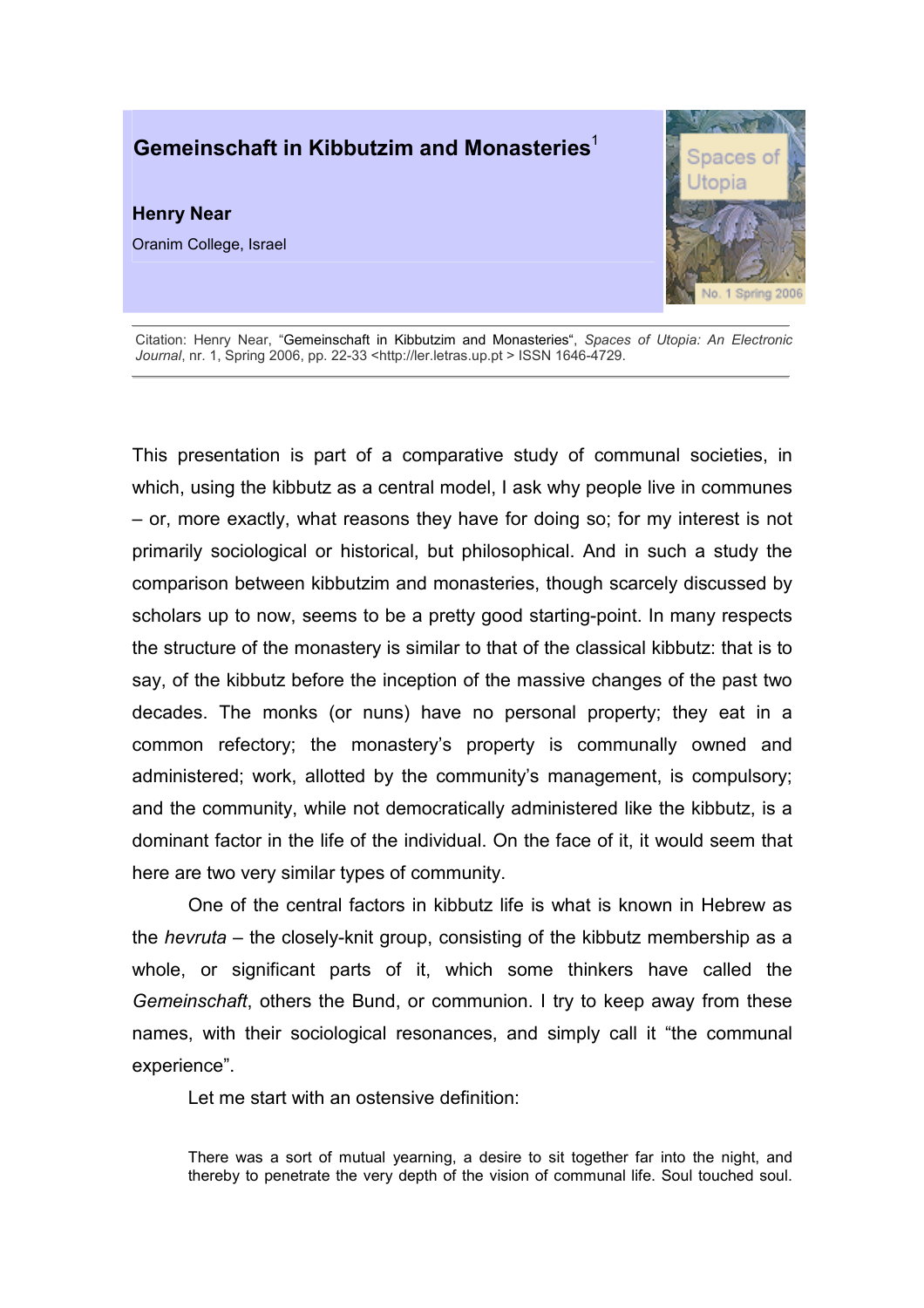We longed to become a sort of river of souls, whose tributaries would merge, and together create a fresh and mighty current of friendship and fraternity. (Likever 1947: 136-137)

This comes from a well-known description of a young kibbutz in the early twenties, and is paralleled in many other texts, from the kibbutz and elsewhere. There is a feeling of wonder at, and oneness with, nature, and with one's fellow human beings within their natural setting; and this oneness is felt so intensively that it leads to a state close to ecstasy, a sort of semi-mystic experience. This is the communal experience, which is a central factor in kibbutz thought and practice. It is a widespread occurrence, arising spontaneously from the actions and interactions of people – particularly young people – in small groups. It can be the result of working together of singing or dancing together, of the sort of discussion in which "soul touches soul". History also shows us that it can be the result of fighting together – a phenomenon enshrined in the language as "esprit de corps". The great majority of those who undergo it feel it to be positive, significant, and worthy of repeating if possible.

While very real, and often referred to in the ideological literature of the kibbutz, this experience is essentially transient, for nobody can live permanently with such intensity of feeling. It comes during the working day or at its end, in the heat of battle, during a songfest or dance, and may be repeated in many forms and at many times. In kibbutz life, for instance, many cultural events are arranged in such a way that "the together", in the Hebrew phrase, is facilitated and emphasized: the Jewish festivals, the Reception of the Sabbath on a Friday evening, a wide variety of local celebrations, are not only cultural events, but also a framework in which the whole kibbutz population can be, and feel itself, together.

As I have said, this phenomenon is well-known in kibbutz life and thought. There are also many parallels from the experience of other communes, from Socialist thinkers, and elsewhere. Judging from the basic pattern of monastery life, one would have guessed that such experiences are also felt in the monastic community, and are expressed in the ways in which exponents of monasticism justify its existence. To find out whether this was as such, I began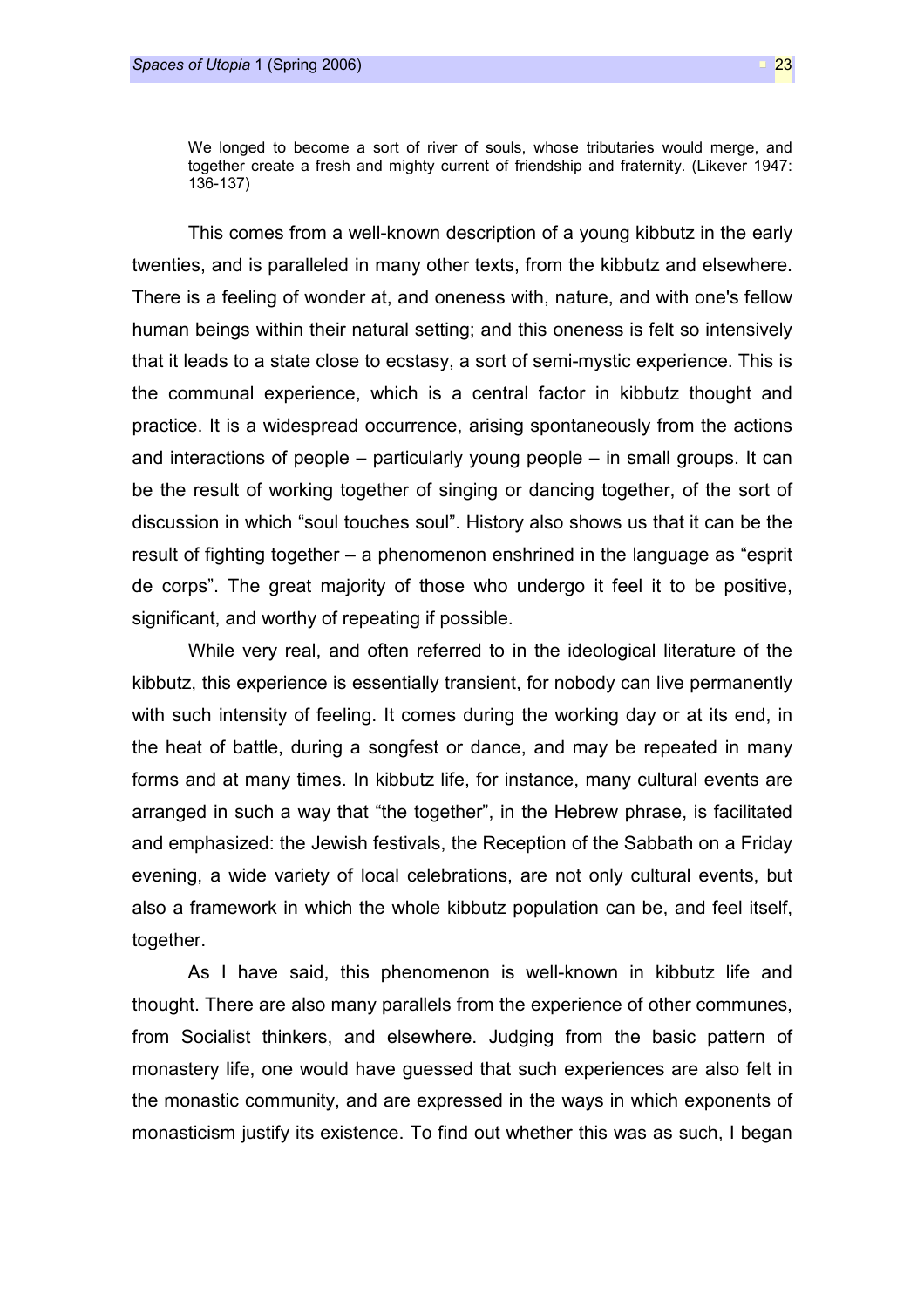with the body of writings that corresponds to the ideology of the kibbutz: monastic theology.

Essentially, monastic theology (though not necessarily monastic practice, which has a complex history of its own) derives from two biblical passages: first and foremost, from the description in the Book of Acts (4. 34-5):

As many as were possessed of lands or houses sold them, and laid [the proceeds] at the apostles' feet; and distribution was made unto every man according as he had need.

This passage is often quoted as a model for an exemplary Christian life, imitated in its essentials by the monastic community. And it is backed by a passage from the Psalms: "Behold how goodly and pleasant it is for brethren to dwell together" (Ps. 133. 1).

There is a considerable literature about the monastic life, and even more written by monks about theological matters. In one of the most celebrated passages of this literature, St. Aelred of Rievaulx, an English monk of the early twelfth century, writes of his feelings when entering the monastery after a journey:

The day before yesterday, walking round the cloisters where the brethren were sitting, as it were a very garland of love, I was gazing on them as one might admire in paradise the leaves and flowers and fruit of every individual tree; and finding none there whom I did not love and by whom I did not believe myself loved, I was filled with a joy that soared above all the pleasures of the world. I felt my spirit pass out into all, and their affection flow back into me, until I found myself saying with the psalmist: Behold, how good and how pleasant it is when brothers dwell together in unity. (Matarasso 1993: 184-185)

No less deeply felt is a long Latin poem by Baldwin of Ford, an English bishop of the late  $12<sup>th</sup>$  century, devoted to the subject of communal life. After detailing the provenance of the monastery from the communal life of the apostles, Baldwin praises communal life as such:

Community life is, as it were, the splendour of eternal life, a radiance of unending life, a rivulet springing from the unfailing fountain whence flow the healing waters of life everlasting. (Baldwin, 1985, v : 9)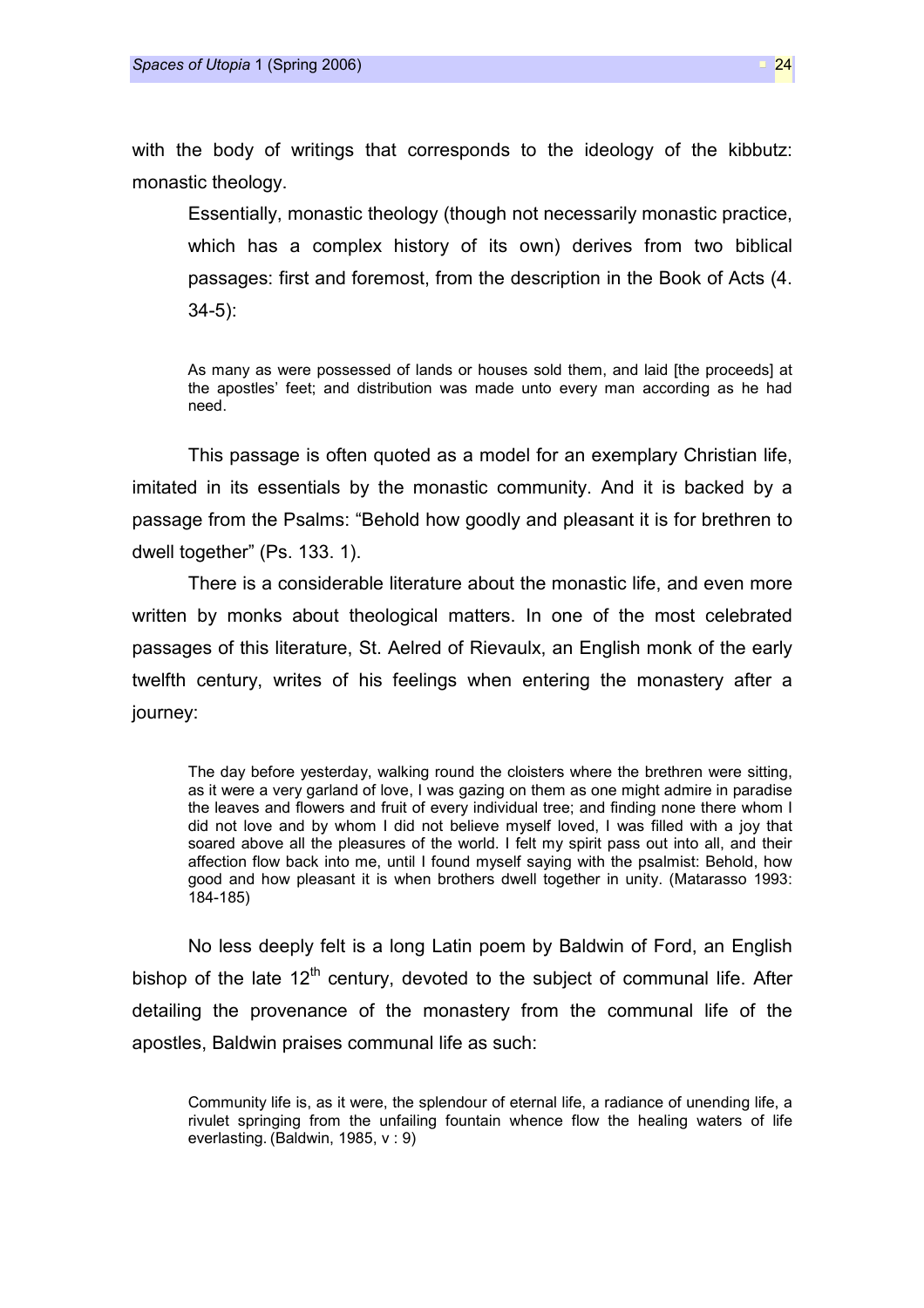Baldwin draws a parallel between three different Christian communities: the community of the holy trinity, the community of the angels, and the community of "those who live in community" as did the disciples mentioned in the Book of Acts. Between these communards (the monks), "the deeper the love, the stronger the bond, and the fuller the communion; and, in turn, the closer the communion the stronger is the bond, and the more complete the love...".

 And after a very long gap in time it appeared in 2004 an article by Martha E. Driscoll, the Mother Superior of a South American nunnery, emphasizing the need for *Gemeinschaft* in the monastic community.

Living in empty cells, using desks in a common room, eating together at a common table makes it possible for us as a coenobitic community to live a perpetual pilgrimage with nothing in our hands to weigh us down, a pilgrimage to another land and another life, symbolised by our daily pilgrimages together from the church to the chapter room or the refectory. (Driscoll 2004: 183)

These extracts, together with a few remarks by pseudo-Macarius, a rather obscure bishop of the fourth or fifth century, seem to confirm my original guess that the social structure of the monastery, so similar to that of the kibbutz, would be a fertile ground for the communal experience. But it would be a mistake to draw this conclusion. For the most significant thing about them is that they stand virtually alone in the monastic literature, ranging from the third century until the present day. To understand how deep are the reservations from the concept of the communal experience, let us look at two fundamental documents in the history of monastic thought: a much-quoted article by St. Basil of Caesarea (329-379), known as "the founder of oriental monasticism", who seems to have invented the coenobitic monastery after having visited, and rejected the way of life of a whole cluster of eremitic congregations. This historical moment is of great importance to the present study, for it creates a possible version of Christian life and action based on a close-knit community, rather than an individual saint or hermit with, in the case of the eremitic monasteries, logistic support from a large number of disciples. It also initiated a model of what may be called active monasticism: the community as a whole does good works, lives in a town where it deliberately comes into contact with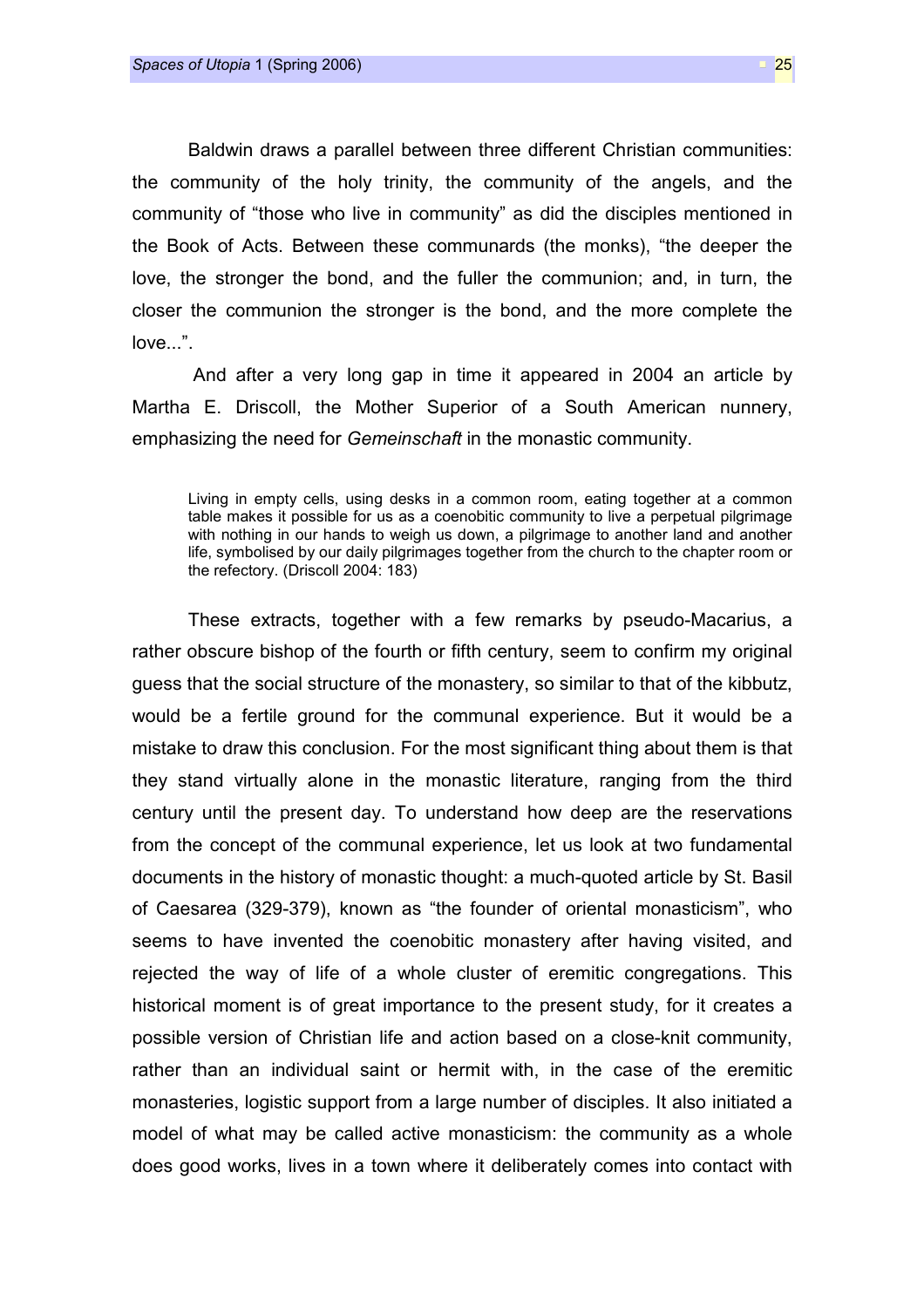moral and economic distress, establishes a hospital and orphanage, and so forth. It is to this – the social involvement of the coenobitic monastery, as against the deliberate isolation of the eremite – that one of Basil's most frequently quoted passages is thought to refer:

For, behold, the Lord for the greatness of his love of men was not content with teaching the word only, but that accurately and clearly He might give us a pattern of humility in the perfection of love. He girded Himself and washed the feet of the disciples in person. (Basil 1925: 166)

And addressing the eremitic monks:

Whose feet then will thou wash? Whom wilt thou care for? In comparison with whom wilt thou last if thou livest by thyself? How will that good and pleasant thing, the dwelling of brethren together, which the Holy Spirit likens to unguent flowing down from the High Priest's head, be accomplished by dwelling solitary? (ibidem)

At first sight this seems to be simply a defence of the coenobitic, involved, way of monastic life as against the deliberate isolation of the hermit. But it is more than that. It is also part of an apologia for community life as such. The whole passage concludes with a mention of the communal life of the apostles, as described in the Book of Acts (4. 32-36). And it opens with a series of reasons for living together: mutual aid as the expression of Christian love; greater ability to do good works; the benefits of mutual criticism; mutual enrichment, "when a number live together a man enjoys his own gift, multiplying it by imparting it to others"; and self-evaluation in the context of the community:

For wherewith shall a man show humility, if he has no one in comparison with whom to show himself humble? Wherewith shall he show compassion, when he is cut off from the community of the many? How can he practise himself in long-suffering, when there is none to withstand his wishes? (Basil 1925: 165)

All these are no doubt cogent arguments for communal living. But they sound more like utilitarian considerations, suited to a Gesellschaft type of society, than an advocacy of Gemeinschaft. Apart from the biblical references, there are no references to the communal experience of the sort described in the extracts quoted above.

So, at the very beginning of monastic theology, the basic motivation for communal living is not to achieve a communal experience, and to find a way to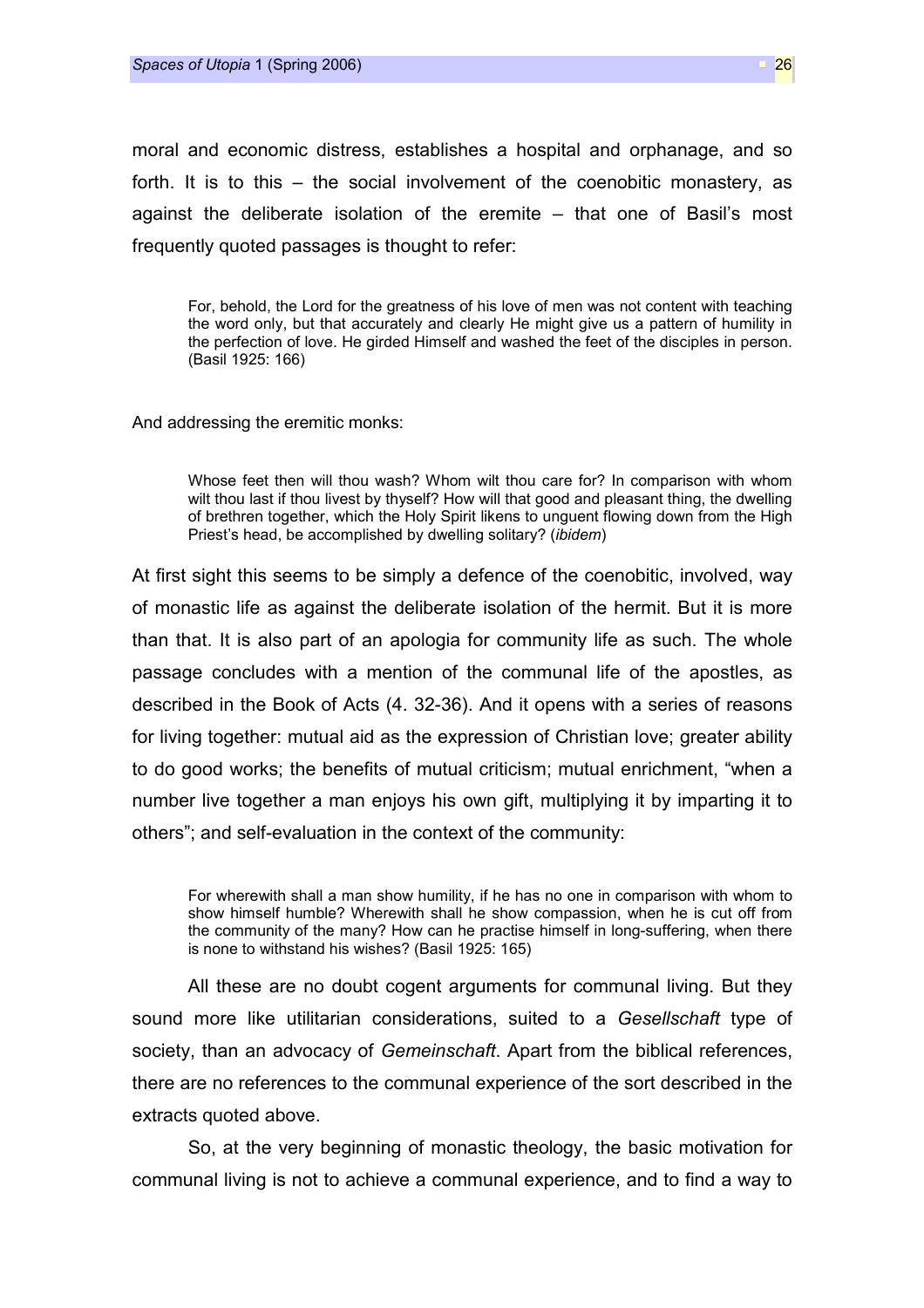God through that experience, but to create a substructure for the elevation of the individual, and his (or her) perfection through the doing of good deeds.

As it begins, so it goes on. The Rule of St. Benedict, which Western monks still have read to them three times yearly at mealtimes, speaks of the monastery as a school, whose purpose is to educate the monks in the ways of righteousness, and train them to lead the good life, under the guidance of the abbot (Fry et al., 1982: 45-50). Most of this fundamental document of monasticism is devoted to technical details of monastic life, interlarded with pious exhortations intended to raise the spiritual level of the monks: all on the level of the individual, to whom the educational message of the "school" is addressed. True, the technical arrangements of the monastery include the prohibition of private ownership, and distribution of goods according to need, in a formulations reminiscent of the ideals of communes and kibbutzim (idem, chaps. 33, 34). But this is not said to be for the greater glory of the community, or any of the many reasons advanced by advocates of Gemeinschaft, except that "in this way, all the members will be at peace" (idem, chaps. 34, 5). The final chapters of the Rule deal with relationships between the brethren, and an exhortation to observe the monastic rule in order to reach "the loftier summits of the teaching and virtues we mentioned above" – all of them individual virtues such as humility, chastity and obedience – but no real mention of the community as such (idem, chaps. 71-73).

Perhaps this can best be illustrated by a look at the structure of life in a monastery – a structure which, with very few exceptions, has remained unchanged over the past six hundred years, if not more.

There are, of course, various types of monastery. At one end of a wide range is what may be called the outer-directed community. The monks (or nuns) live together in a communal framework, but much of their time is spent in doing good works: charitable work among the poor, educational work ranging from work with delinquent youths to the management of and teaching in a boardingschool, and many more variants. At the other end of this spectrum is the contemplative monastery. The monks or nuns are "enclosed" – that is to say, their contacts with the outside world are very limited; indeed, in the not very distant past they were completely cut off from their families and, for instance,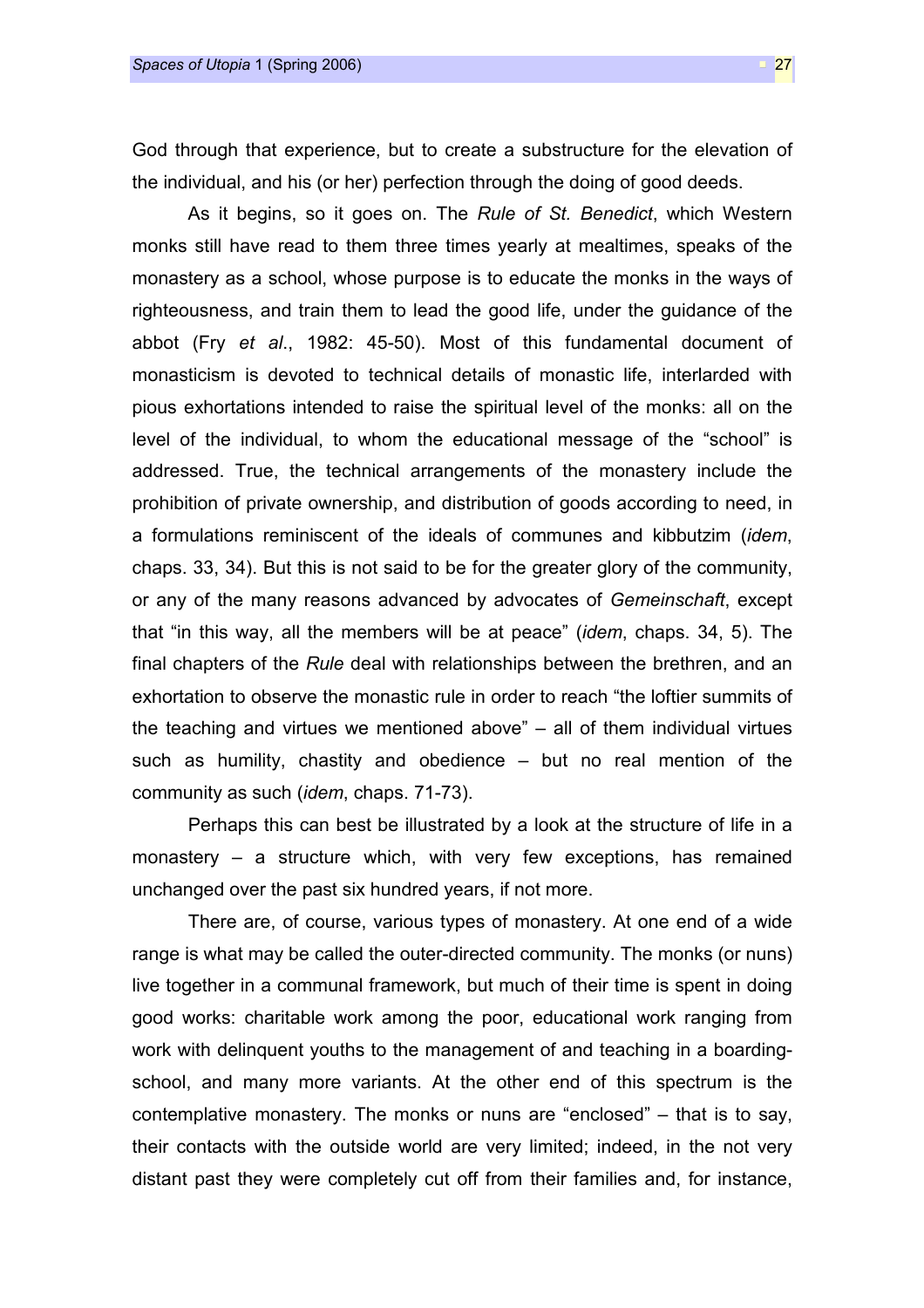forbidden to take part in their parents' funerals. The communal society of the monastery is their world. Here, one would have thought, is fertile ground for the development of Gemeinschaft: a community focused on its own needs and development, and based on the communal principles central to the kibbutz and other forms of communal societies. Let us see how this works out in practice.

In a typical contemporary contemplative monastery, the day is built round the Liturgy of the Hours – the seven services sung and recited in the chapel by the whole monastic community. The day will usually begin at 5.30, with Vigils, and end after Compline, at about 9 p.m.; then begins the "great silence", during which speech is forbidden until the following morning. In all, of his 16 waking hours, the monk spends some six or seven in chapel; the three meals take up about two hours, and work about four. In addition, some three to four hours are devoted to lectio divina – guided reading of sacred texts. Two periods of about forty-five minutes (one after lunch and one after supper) are devoted to "recreation": free intercourse between the monks, during which they converse freely about matters secular or divine.

Thus, by far the major part of the day is devoted to what may be seen as communal activity – prayer. Of the rest, the second greatest parts are work, which may be in the kitchen, the guest-house, or the living quarters, in the monastery's farm or in one of its workshops. Since, under modern conditions, the number of workers in each branch is small, this part of the day does not contribute greatly to Gemeinschaft-like experience. The same applies to Lectio Divina, which is, in effect, individual study and/or meditation, under the supervision of the abbot or prior, or one of the priests.

Meals are indeed eaten in common. But the monks do not talk to each other at mealtimes. They listen to readings from sacred writings and the Rule of St. Benedict, read by each of them in turn according to a weekly rota.

In many respects, therefore, it seems as if the structure of the monastic day is designed almost to prevent the creation of Gemeinschaft. The only times in which the monks are engaged together in activities parallel to those which contribute to the communal experience in kibbutz or commune are the short periods of "recreation"; although in many contemporary monasteries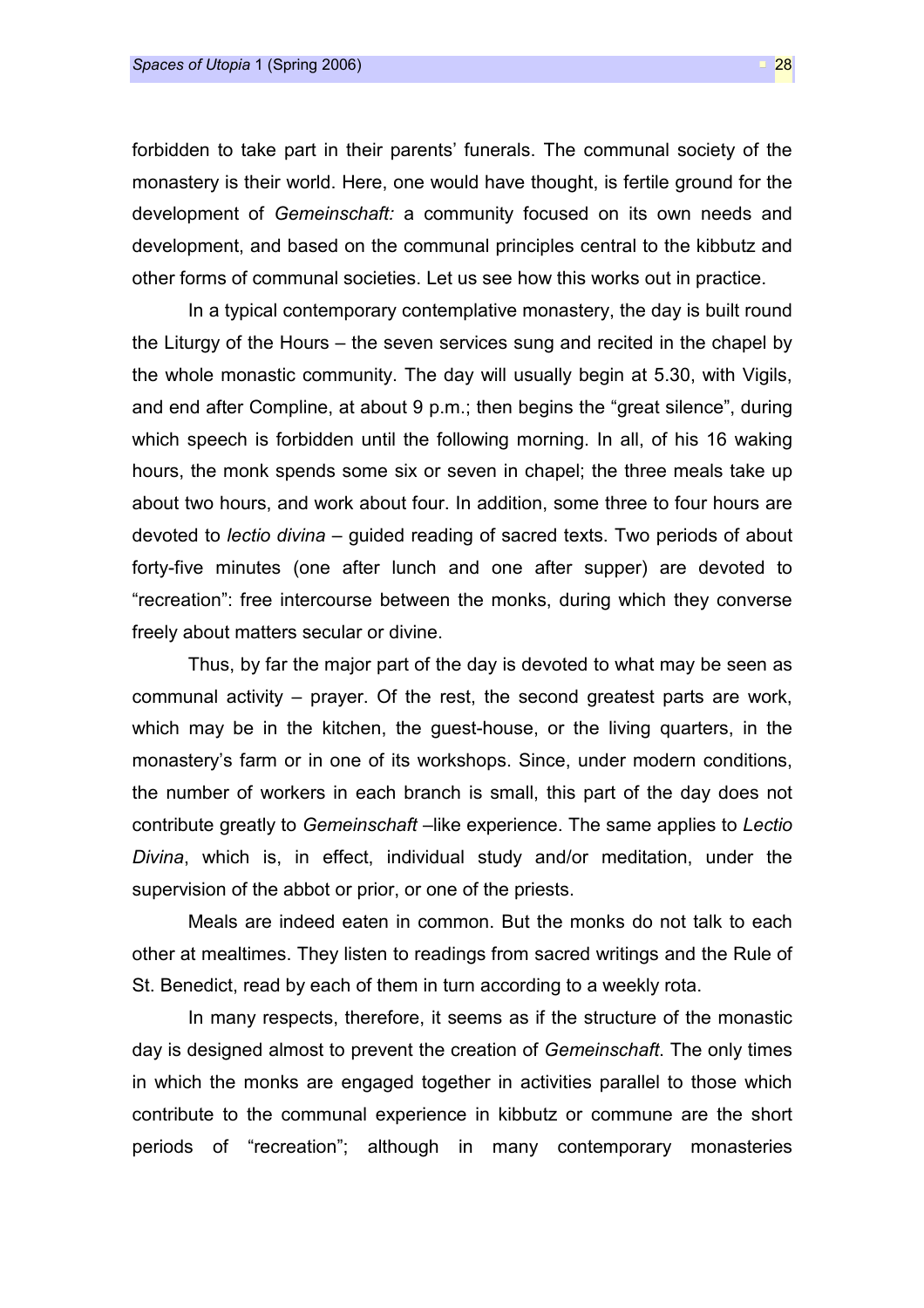opportunities are occasionally made for informal "get-togethers", celebrations of special events, and the like.

But does not the main monastic activity – choral prayer – create a form of Gemeinschaft? I shall deal with this question at greater length later. But preliminary consideration would seem to lead to the answer "No!". True, the sight and sound of a monastic congregation, however small, singing and intoning the traditional prayers, whether in Latin or the vernacular, has a quality all its own, which makes a deep impression even on the unbeliever – and, of course, even more on the devout participant. But there are few references, if any, in the literature I am familiar with, to the value of collective prayer as such. Prayer, of course, is much discussed. But prayer is the means whereby the individual finds his way to God; and the collective background is explicitly seen as a tool for the elevation of the individual.

It is no accident, therefore, that in the considerable literature about monasteries written by travellers, writers and others who set out to discover the nature of the monastery by visiting, conversing with monks, and the like, as well as by apologists for the monastic life – writers who explain the monastery to the general public, rather than to those who are themselves committed to one – the theme of Gemeinschaft is virtually ignored. Here are a few examples:

Peter Levi, who gives a very sympathetic account of monastic life, emphasizing its function as a framework for relief from the troubles of the world, and opportunities for solitary contemplation, writes:

The deep desire of monasteries is personal; it is the desire for God and the need for study and meditation…. Monasticism… is a kind of love. The sense that such a quest can be communal has often been disappointed. (Levi 1987: 62)

#### And, somewhat surprisingly:

The worst of all religious penances is community life: it is not the penances of religion, which are private, but its communal pleasures which are hard to tolerate. *(idem, 182)* 

This is a very far cry from the kibbutz, where the "communal pleasures" are a prime factor in the way of life and aspirations of the members.

There is very little sociological research on the monastic community; mainly, no doubt, because the monks are not interested in admitting outsiders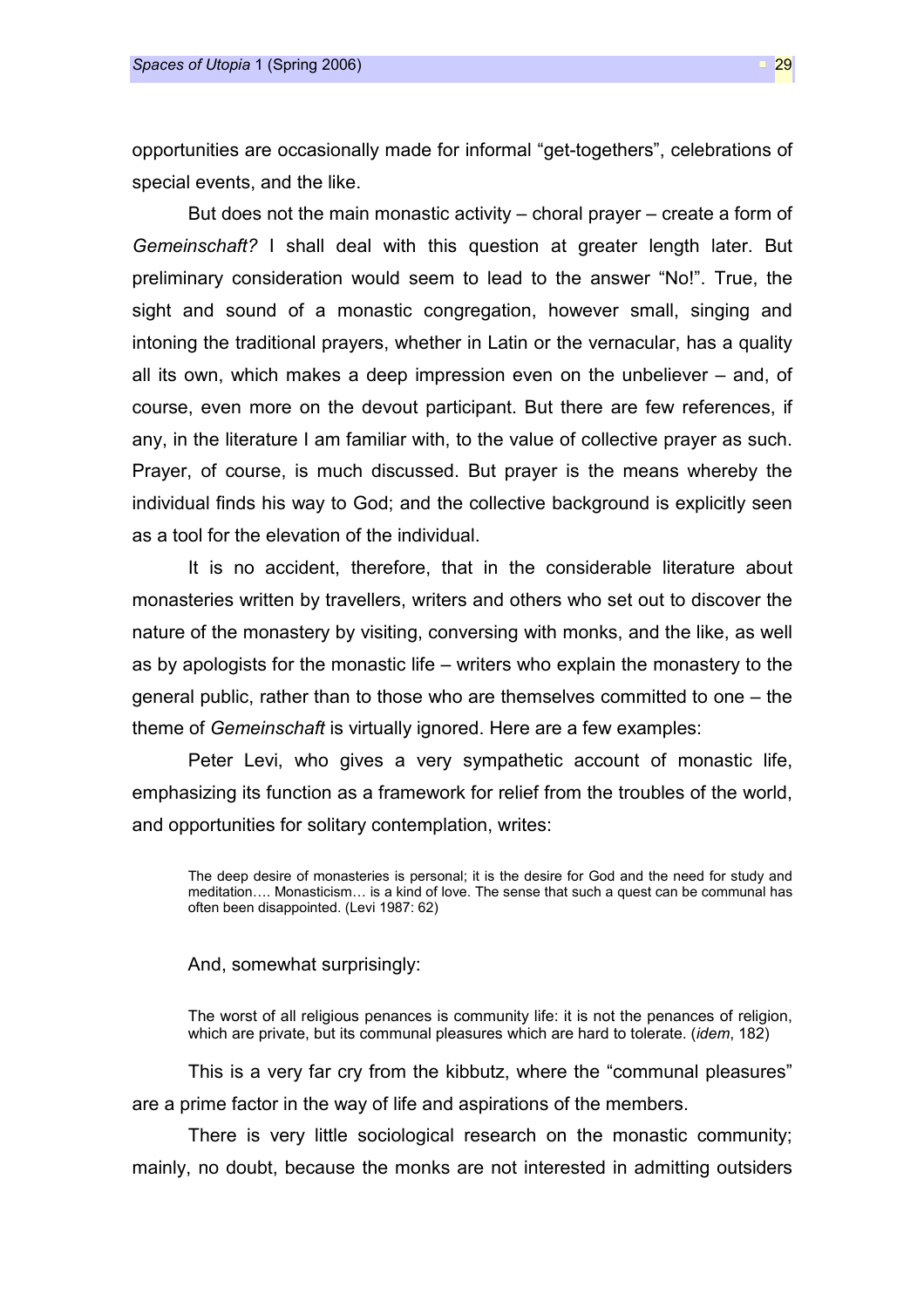to their inner sanctuary in the physical sense, and even less to secrets of their hearts and minds, and their mutual interactions. One sociologist who has attempted such research, primarily on an American Trappist community, is George A. Hillery, Jr. He, too, speaks little of Gemeinschaft. One of his most revealing remarks, about an incident which occurred in the 1960s, is:

[In the sixties] two experimental houses were begun, composed of only four monks each. Neither house proved successful. In each case, the monks were "searching for community". The monastic search is, of course, for God. (Hillery 1992: 15)

And an exhaustive reading of one of the most prominent apologists for the monastic life, Thomas Merton, shows no tendency whatsoever to see communal life as a religious or moral value; on the contrary, even within the religious order his tendency is to praise the life of the hermit – and, indeed, in his own life he did for a period live the life of a hermit within the monastery.

Esther de Waal's Seeking God: The Benedictine Way is a popular and widely-read introduction to monastic life and thought. Though herself neither a Catholic nor a monastic, she has a deep understanding of the monastic community. If we are looking for an appraisal of Gemeinschaft, we would expect to find it here. Yet there is no more than a cursory reference to it in either of the chapters which would seem to be relevant: on "people" and on "prayer". The first concentrates on face-to-face relationships between the monks, and between them and people from outside the monastery; while in the second, prayer is presented as a "full-time occupation" for the individual. The only reference to its communal aspect reads:

[Prayer] is of course a corporate activity, and (...) it is important that I do not lose sight of the role that St. Benedict assigns to praying together and to sharing worship. Just because prayer is so personal and arises from the centre of my being it might develop into some individualistic self-indulgence unless anchored in the local community to which I belong. My praying must not become so hidden and so secret that it becomes an entirely private affair, no longer supported by others and by the mutual learning which contact with other people brings. (Waal 1984: 150-151)

In other words, communal prayer, the experience which can be overwhelming in more than one sense – quantitatively, as filling the major part of the day, aesthetically, as a result of the beauty of the singing, and socially, as an expression of the "togetherness" of the whole community – is primarily an aid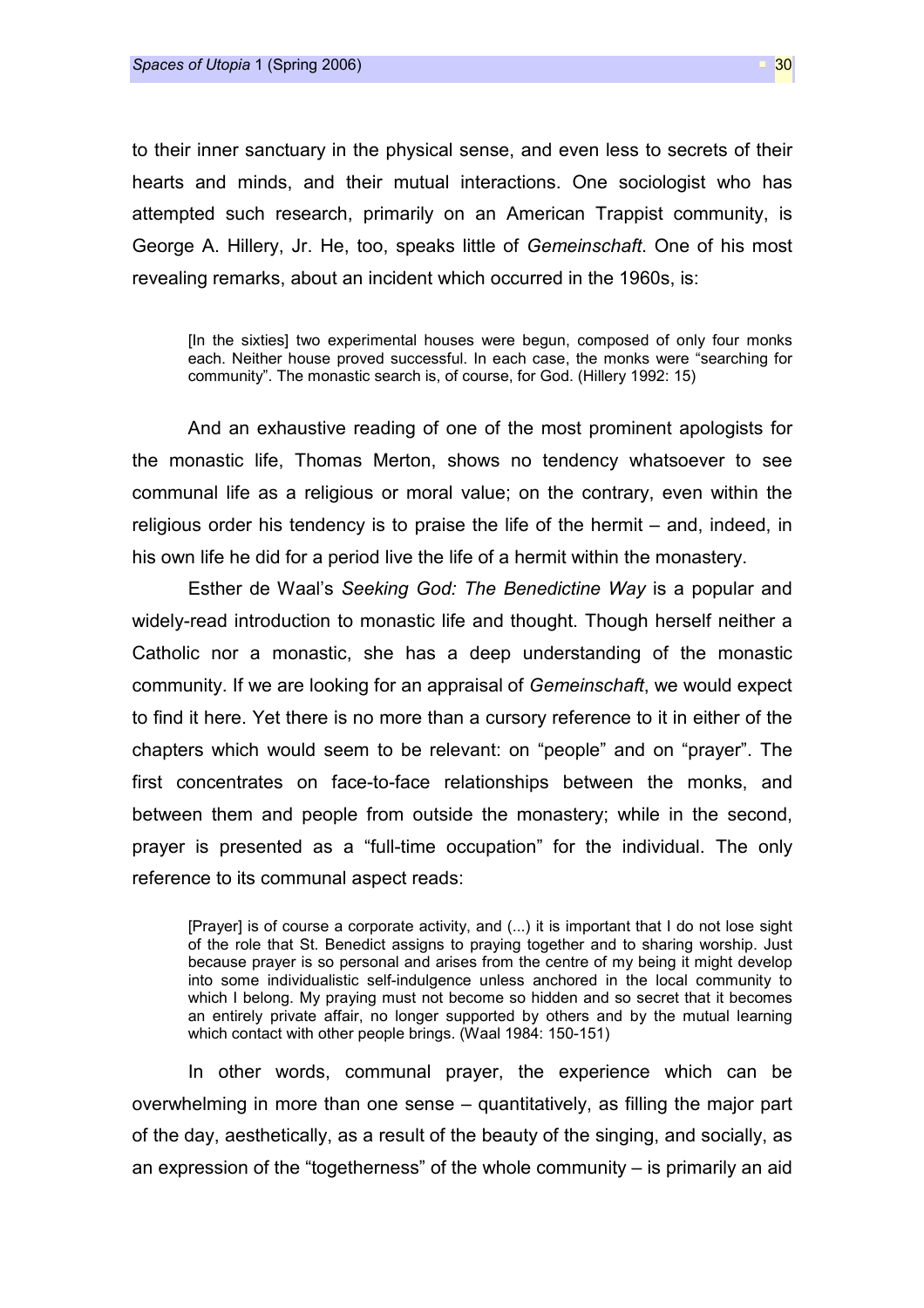to the proper performance of individual prayer, rather than an end in itself in any of these respects.

Why does this happen? Even though most kibbutzim are not religiously observant communities, it seems to me that we are comparing two types of society based on different religious traditions and ways of thinking; and, as a result, on deeply divergent cultural and psychological patterns. In both of them the concept of salvation is very important. But Jewish salvation is essentially the salvation of the nation, the society  $-$  or, on the microcosmic level, the group (as evidenced, for instance, in the writings of the Dead Sea sects). For the Christian salvation is individual: personal belief in God and in Jesus, and personal redemption in the world to come. All Jewish synagogue prayers are couched in the plural: on Yom Kippur, the holiest day of the year, Jews confess their sins in the first person plural: we have sinned, we have gone astray, we have slandered, etc. The central event of the Christian prayer is the mass, culminating with Holy Communion, which is a preliminary stage to the salvation of the individual. These differences reverberate throughout Jewish and Christian religious history, though there are, of course, variations and mutual borrowings.

It is not surprising, then, that despite the structural similarities between these two types of community, the differences between them are so great. The general conclusion, if one is required, is that a simple structuralist analysis is not sufficient: societies whose institutions and methods of organization are very similar can be deeply influenced by cultural and historical factors, with very dissimilar results. My knowledge of the monastery is, on the whole, quite superficial, and I would hesitate to draw far-reaching conclusions from this minor piece of research. But, as far as the kibbutz is concerned, my conclusion is that cultural factors often not consciously appreciated by the members themselves – in this case, the Jewish religion and ethos can have a deep and lasting effect on the life of a profoundly non-religious, and often even antireligious, community.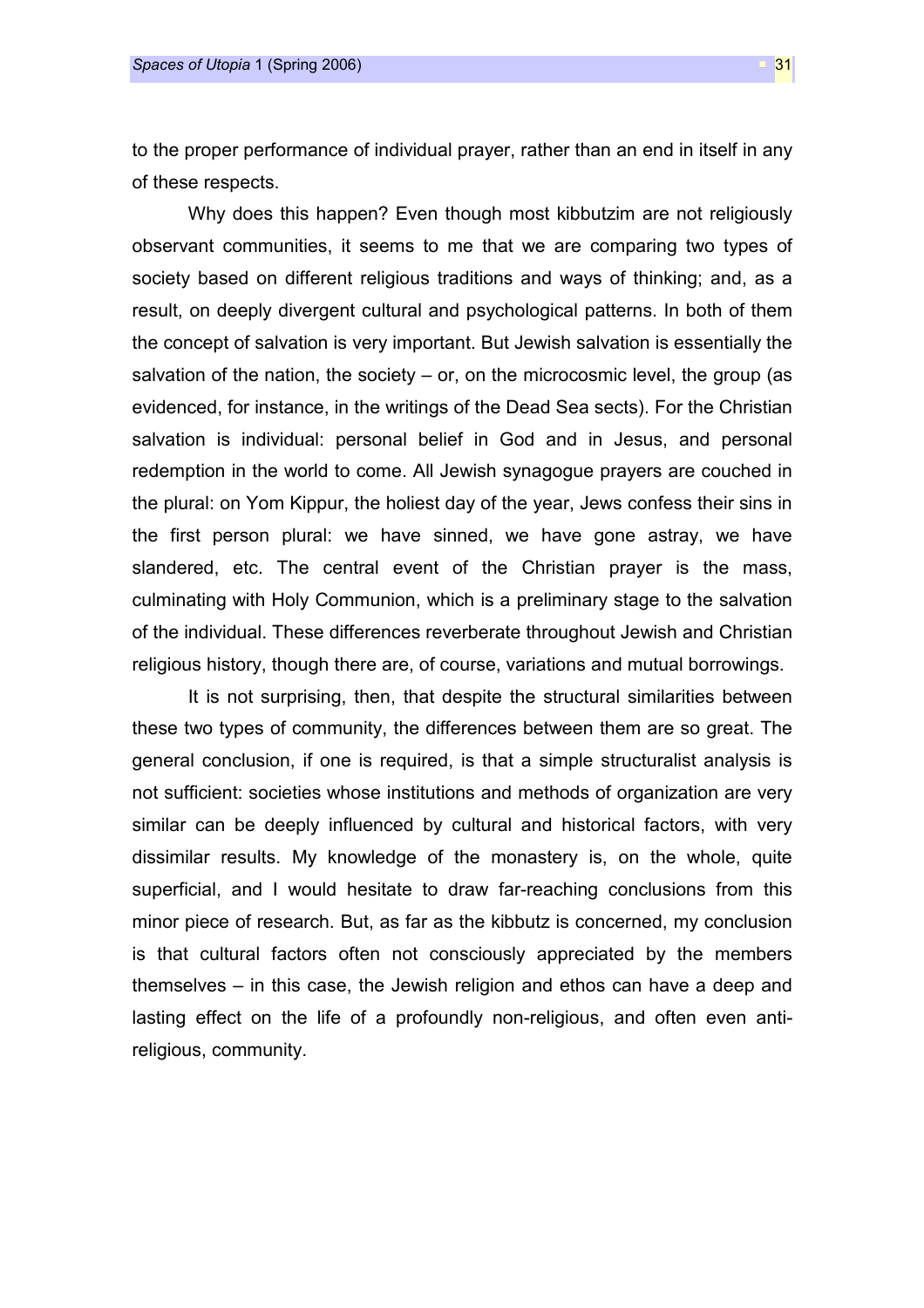## **Note**

l,

 $1$  I should like to thank my many informants about monastic theology, who generously gave of their time and knowledge to introduce me to a world of which I knew little: Professor Brian Patrick McGuire of Roskilde University, and a group of theologians of Oxford University whom I met through his good offices: Benedicta Ward, Pauline Matarasso, Liz Carmichael and Bernard Green; and the Abbott, Prior, and Guestmaster of Quarr Monastery, Isle of Wight.